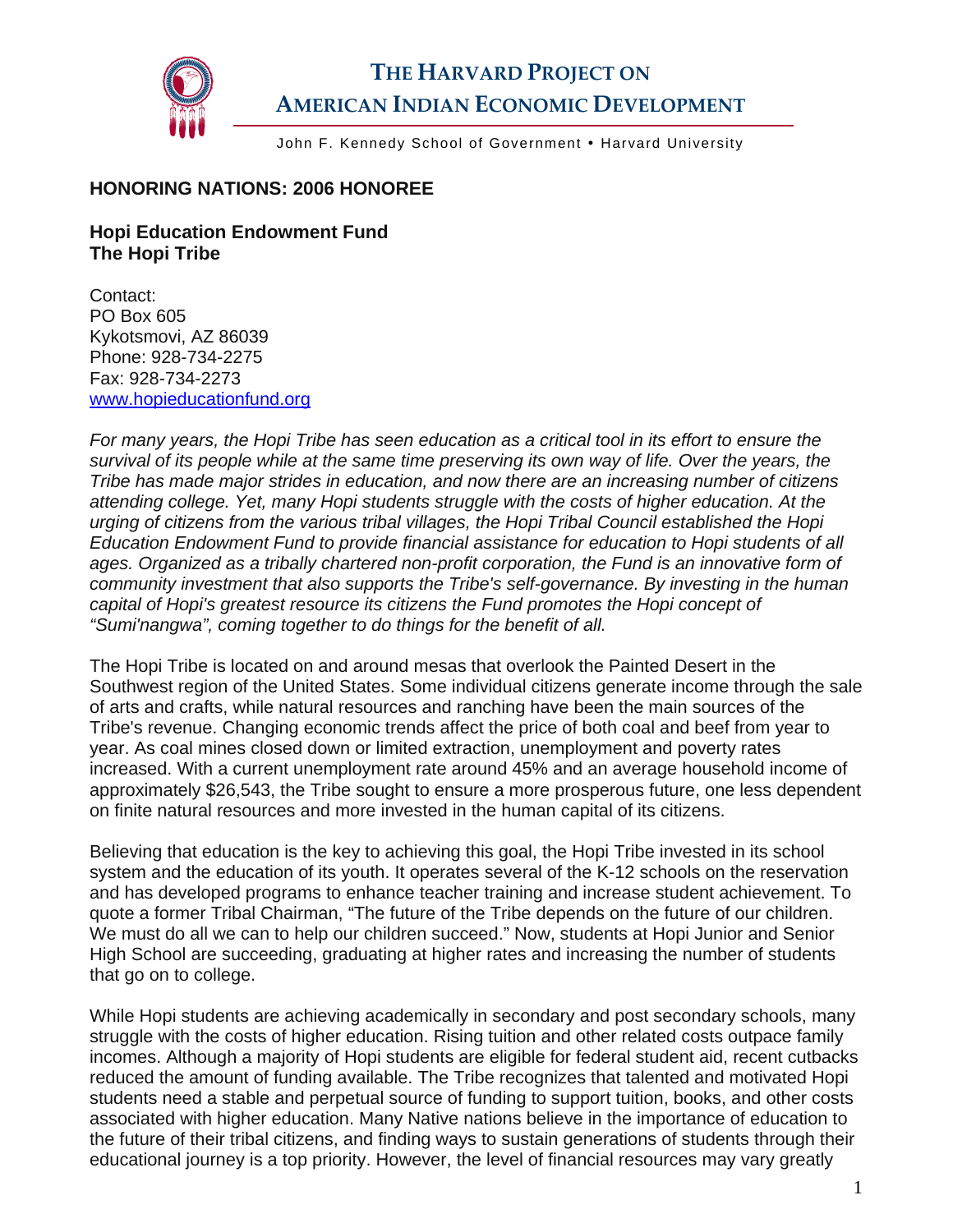from year to year and nation to nation. The Hopi Tribe sought a solution that would provide steady funds dedicated for educational purposes that can be dispensed in a timely manner.

Grounded in values instilled through traditional teachings of Sumi'nangwa, (coming together to do things for the benefit of all) the Hopi Tribal Council established the Hopi Education Endowment Fund (HEEF) through a tribal ordinance in November 2000. The initial gift from the tribal government was \$10 million. The Fund provides financial assistance to Hopi students of all ages. It also supports educational research and programs, and sponsors charitable and educational activities.

Charged with the mission of cultivating and nurturing the future of our Hopi people through education by growing and safeguarding a perpetual source of funding, the Fund is viewed as a savings account for the education of the Hopi people that lasts in perpetuity. By establishing a tribally chartered non-profit, grounded with sound management procedures, HEEF allows for continual growth, while protecting assets to meet current and future educational funding needs of Hopi citizens independent of changing financial or economic circumstance experienced by the Tribe.

By taking advantage of the opportunity to create a non-profit under Section 7871 of the Internal Revenue Code, the Hopi Tribe placed HEEF under the jurisdiction of the tribal government. In 1982, the U.S. Congress passed the Indian Tribal Governmental Tax Status Act, recognizing tribal governments as holding the same authority as state governments for most federal tax purposes. For example, tribal governments can receive tax-deductible donations. Section 7871 provides the same non-profit status as Section 501(c) (3), except that the entities are subject to tribal law rather than state laws. The independent status of HEEF under Section 7871 enables the Fund to direct money to educational areas outlined in the tribal ordinance. An unexpected benefit is that since HEEF funds research and educational programs, they also become the owners of the intellectual property created as a result of its funding. Hopi knowledge is retained in Hopi hands.

Governance of the Fund is multi-layered and geared towards a balance of power. Oversight and management of the Fund's assets begins with a thirty-member Governing Board. By design, Board members serve staggered terms in the interest of preserving organizational memory. A seven-member Executive Committee elected from the Governing Board acts as the Fund's fiduciary agents, managing general affairs and assisting with general operations. The tribal ordinance specifies that the President of the Executive Committee must be an enrolled citizen of the Hopi Tribe, while additional assistance can be provided by outside consultants. To handle the day-to-day operations, the Fund has a full-time staff comprised of an Executive Director, Office Manager, and a Marketing/Special Events Manager.

A number of directives were established through tribal ordinance to provide long term sustainability. For example, the Fund is required to be segregated from the Tribe's other accounts. The tribal government can view account activity; however HEEF dollars can only be managed under the terms outlined in the tribal ordinance. The tribal ordinance also provides protection from future political changes. While a resolution can be passed and rescinded by the Tribal Council, a tribal ordinance must be presented to the Hopi public prior to its creation, revision, or dissolution. This helps ensure that any changes will be approved by Hopi citizens, rather than just a few representatives on the Council. In addition, management of the HEEF investment fund is provided by the independent HEEF Investment Committee and brokered by a professional agency. Guided by a formal investment policy, the Investment Committee monitors the Fund's portfolio and makes recommendations accordingly.

The success and impact of HEEF is demonstrated in a number of ways. The Fund has grown from the initial \$10 million to almost \$15 million. While the majority of funding has come from tribal